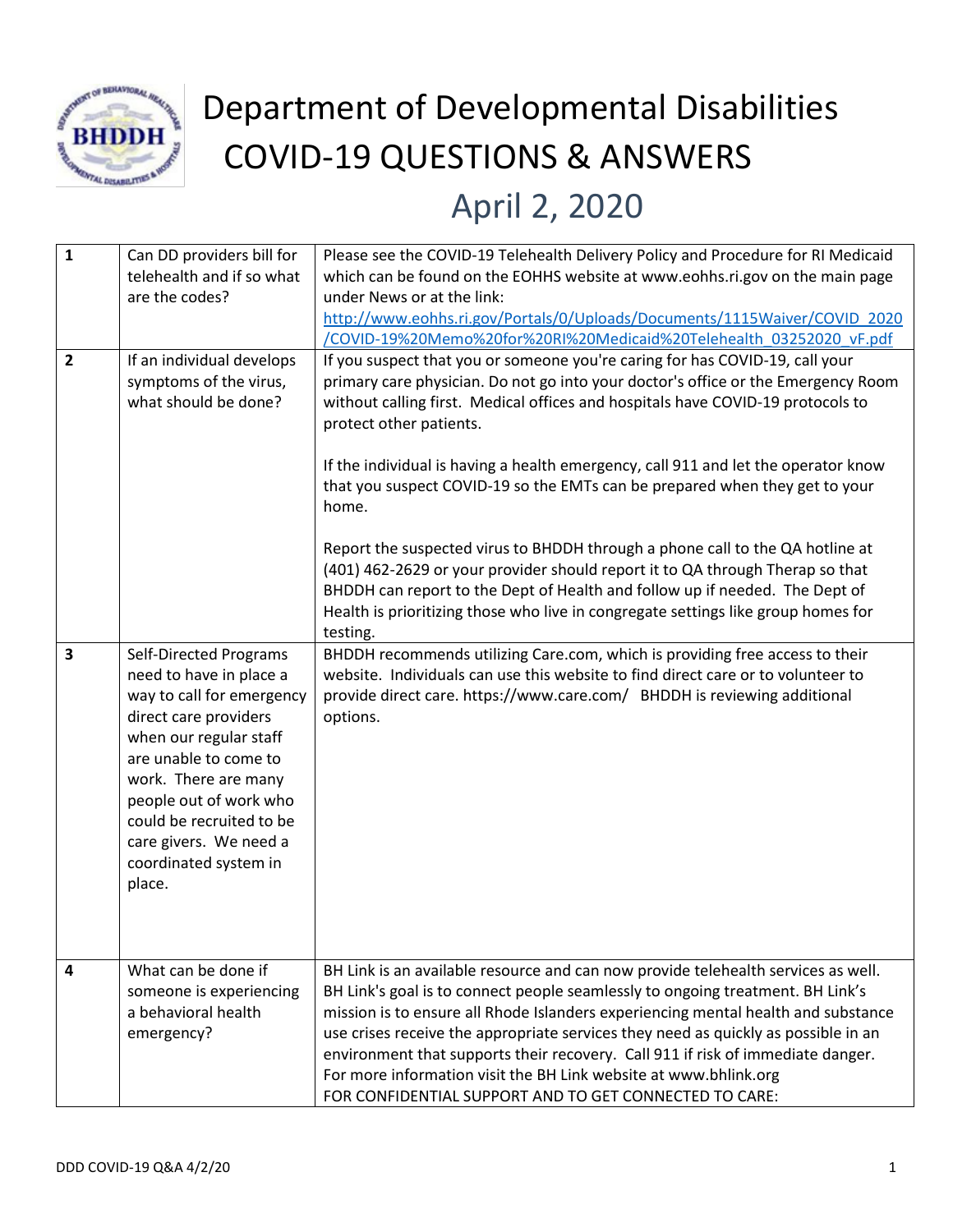|                  |                                                                                                                                                                                                                                                                                                                                                          | CALL 401-414-LINK (5465) FOR UNDER 18 CALL: 855-KID(543)-LINK(5465)                                                                                                                                                                                                                                                                                                                                                                                                                                                                                                                                                                                                                                                                                                             |
|------------------|----------------------------------------------------------------------------------------------------------------------------------------------------------------------------------------------------------------------------------------------------------------------------------------------------------------------------------------------------------|---------------------------------------------------------------------------------------------------------------------------------------------------------------------------------------------------------------------------------------------------------------------------------------------------------------------------------------------------------------------------------------------------------------------------------------------------------------------------------------------------------------------------------------------------------------------------------------------------------------------------------------------------------------------------------------------------------------------------------------------------------------------------------|
|                  |                                                                                                                                                                                                                                                                                                                                                          | VISIT OUR 24-HOUR/7-DAY TRIAGE CENTER: 975 Waterman Ave., East Providence,                                                                                                                                                                                                                                                                                                                                                                                                                                                                                                                                                                                                                                                                                                      |
|                  |                                                                                                                                                                                                                                                                                                                                                          | <b>RI</b>                                                                                                                                                                                                                                                                                                                                                                                                                                                                                                                                                                                                                                                                                                                                                                       |
| 5                | What do we do if an ISP<br>is due and how will<br>services be authorized if<br>a new ISP cannot be<br>developed?                                                                                                                                                                                                                                         | In response to CDC recommendations and the State of Emergency declared by<br>Rhode Island, the Division of Developmental Disabilities (DDD) encourages<br>individuals and plan writers to modify, postpone, or cancel ISP meetings for the<br>safety and well-being of themselves, family, friends, staff, and the community. In<br>order to comply with the Medicaid requirement for a signed plan every 365 days,<br>DDD has developed a simple form for use by individuals who assert that their<br>current plan continues to meet their needs. You can find the new Interim ISP<br>COVID-19 form on the BHDDH website under Forms and Policies, or this link:<br>https://bhddh.ri.gov/developmentaldisabilities/pdf/Interim%20ISP%20COVID-<br>19%20v2%20fillable%20form.pdf |
| $\boldsymbol{6}$ | Do providers still need to<br>collect patient share?                                                                                                                                                                                                                                                                                                     | Yes, all collections should continue until otherwise directed. The State is seeking<br>permission from Medicaid to waive this, but has not yet received permission.                                                                                                                                                                                                                                                                                                                                                                                                                                                                                                                                                                                                             |
| $\overline{7}$   | Are you aware of any<br>state resources that are<br>available or in<br>development related to<br>self-directed support<br>workers? I am looking for<br>guidance on what<br>employer responsibilities<br>are, particularly related<br>to compensation and<br>unemployment if hours<br>are reduced or restricted,<br>and movement within<br>the community. | Employees can collect unemployment. If there are specific questions about this,<br>individuals should reach out to their FI who can provide them with information.                                                                                                                                                                                                                                                                                                                                                                                                                                                                                                                                                                                                              |
| 8                | People who live on their<br>own and self-direct are<br>asking about what might<br>happen if there is a<br>statewide lockdown. Will<br>their staff be issued some<br>sort of ID to show they<br>are essential staff?                                                                                                                                      | This will have to be worked out with State Police and other agencies if it happens.<br>There will probably not be IDs. A letter from the employer can be provided to the<br>essential worker stating that they are essential.                                                                                                                                                                                                                                                                                                                                                                                                                                                                                                                                                   |
| $\boldsymbol{9}$ | What do we do if we<br>have supplemental<br>funding with an S110<br>that is about to expire?                                                                                                                                                                                                                                                             | Individuals who have an S-110 that is ending can send in an S-109 form filled out so<br>we can extend the funding that is currently in place, if an individual is still in need<br>of it. The extension will be for a quarter, but can be extended if needed.                                                                                                                                                                                                                                                                                                                                                                                                                                                                                                                   |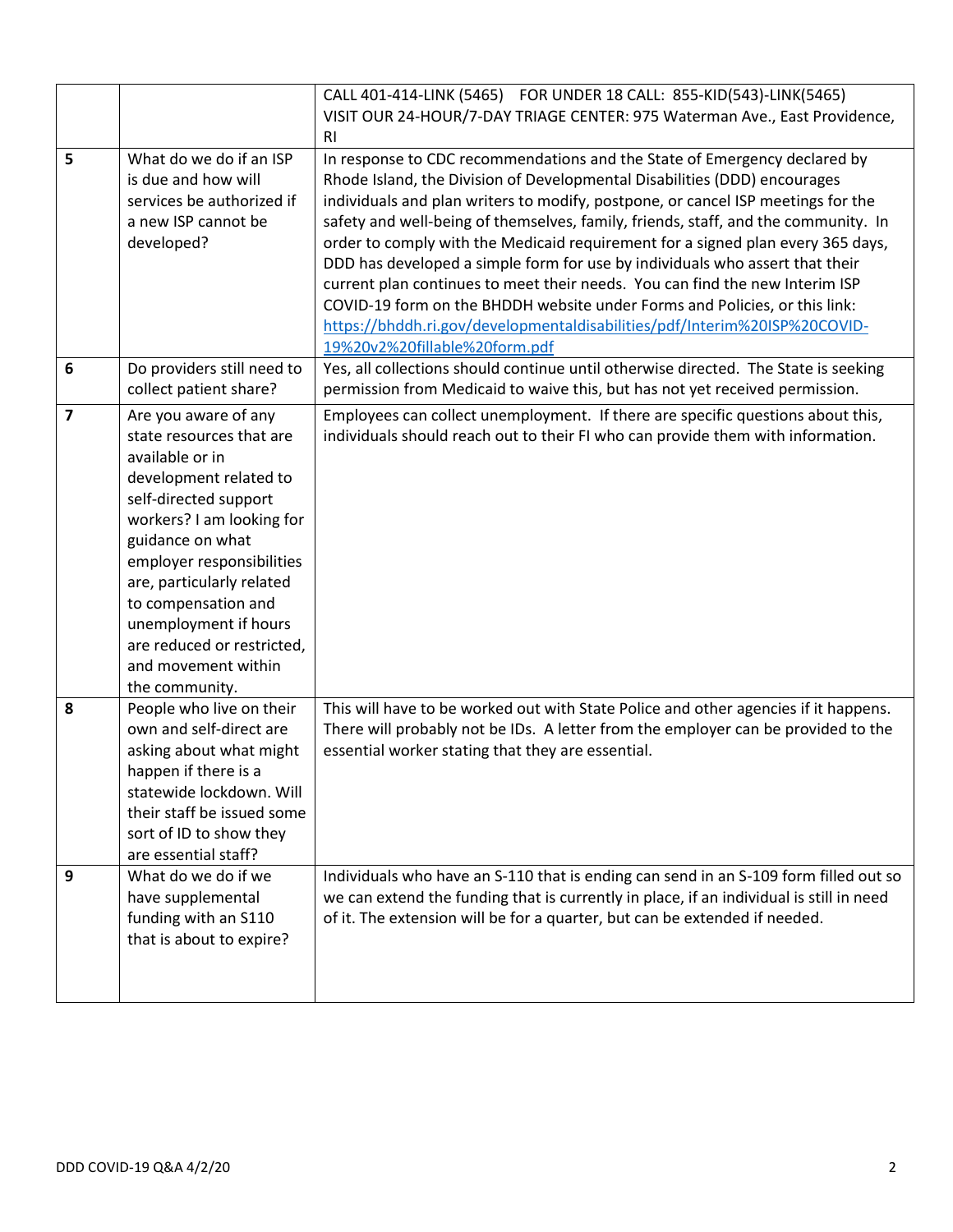| 10 | How does the guidance<br>to stop "non-essential    | If the visits are deemed essential by the individual and their family, they should<br>continue and follow all CDC guidelines.   |
|----|----------------------------------------------------|---------------------------------------------------------------------------------------------------------------------------------|
|    | home visits" apply to                              |                                                                                                                                 |
|    | self-directed individuals?                         |                                                                                                                                 |
|    |                                                    |                                                                                                                                 |
|    |                                                    |                                                                                                                                 |
| 11 | If the need should arise                           | BHDDH defers to the RI DOH and suggests seeking hospital guidance.                                                              |
|    | for a son/daughter/loved                           | https://health.ri.gov/covid/                                                                                                    |
|    | one with a significant                             | If restrictions are in place, we encourage families to put together concise                                                     |
|    | developmental disability<br>and numerous serious   | information about their loved one for the hospital staff in advance.                                                            |
|    | health issues to be                                |                                                                                                                                 |
|    | hospitalized for COVID19,                          |                                                                                                                                 |
|    | would a parent or other                            |                                                                                                                                 |
|    | caregiver with healthcare                          |                                                                                                                                 |
|    | power of attorney be<br>able to accompany that     |                                                                                                                                 |
|    | person and remain with                             |                                                                                                                                 |
|    | them in the hospital                               |                                                                                                                                 |
|    | during the duration of<br>their stay?              |                                                                                                                                 |
| 12 | Can DLT provide                                    | See DLT website. http://www.dlt.state.ri.us/                                                                                    |
|    | guidance to DDOs, on                               |                                                                                                                                 |
|    | Unemployment                                       |                                                                                                                                 |
|    | Insurance for essential<br>workers?                |                                                                                                                                 |
| 13 | Are employees at DDOs                              | Pending response                                                                                                                |
|    | considered essential                               |                                                                                                                                 |
| 14 | employees?<br>What quarantine                      | DDOs should follow the CDC and RI Department of Health guidance on quarantine                                                   |
|    | practices should DDOs                              | and caring for people who are sick. https://www.cdc.gov/coronavirus/2019-                                                       |
|    | use?                                               | ncov/if-you-are-sick/care-for-someone.html                                                                                      |
| 15 | Will retainer payments                             | Yes, the State has provided a communication on this.                                                                            |
| 16 | be made?<br>Was a Medicaid waiver                  | Yes, a final copy was distributed to the interested parties list serve.                                                         |
|    | submitted to allow for                             |                                                                                                                                 |
|    | additional flexibility with                        |                                                                                                                                 |
|    | COVID?                                             |                                                                                                                                 |
| 17 | Are there alternative<br>locations for quarantine? | RIEMA and the Dept of Health are leading efforts to address quarantine / isolation.                                             |
| 18 | What are essential                                 | BHDDH has not defined essential consumer services as they vary depending upon                                                   |
|    | services?                                          | the needs of the individual. Services should continue to be provided based on<br>need.                                          |
| 19 | Can services be provided                           | See guidance on Non-Essential visits and telehealth. (Questions #1 and #10)                                                     |
|    | in my house?                                       |                                                                                                                                 |
| 20 | Can billing at current                             | The retainer payments were provided to address the issue of funding reductions.<br>Providers should bill for services rendered. |
|    | number of weekly hours<br>per consumer be allowed  |                                                                                                                                 |
|    |                                                    |                                                                                                                                 |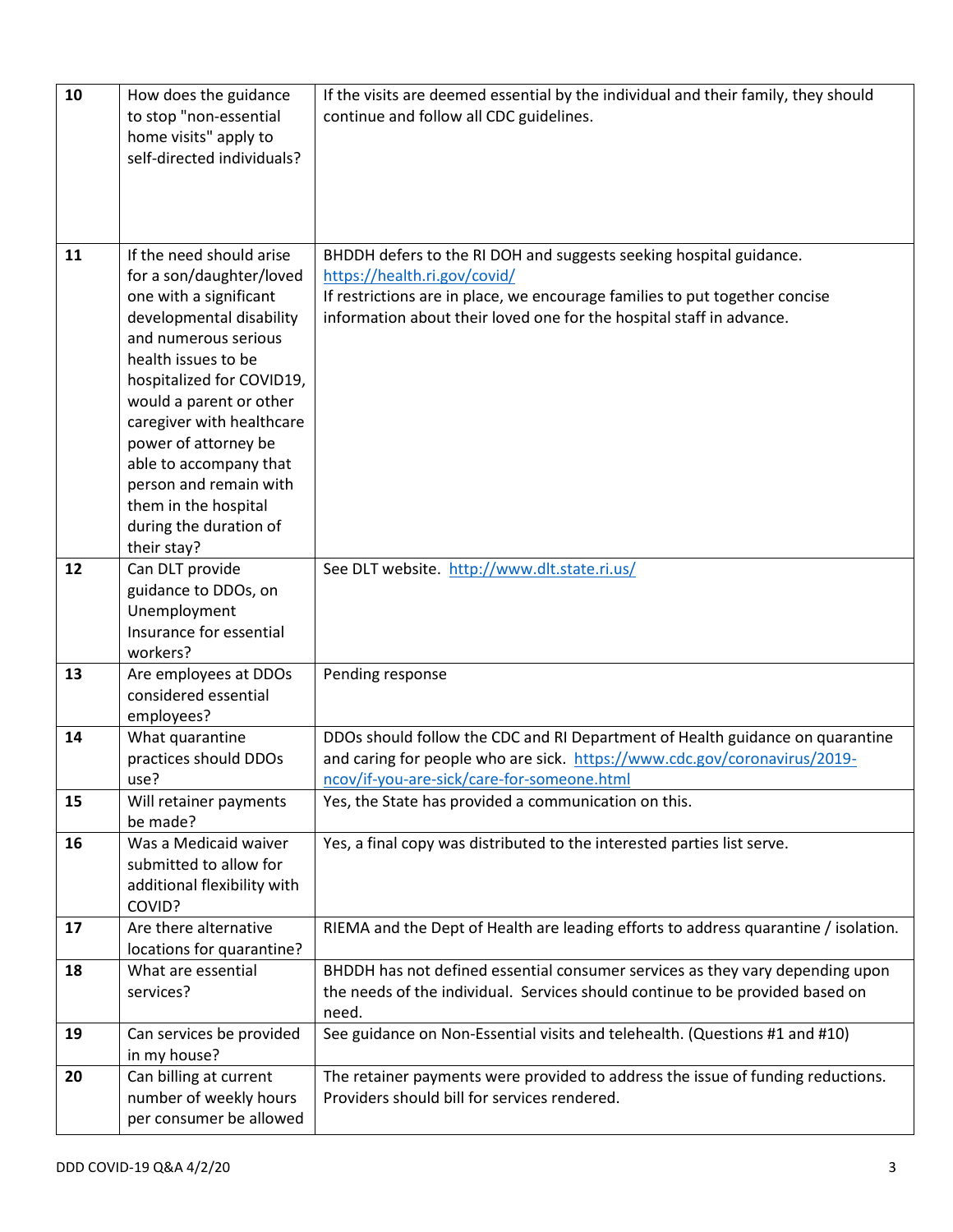|    | even with reduced hours    |                                                                                        |
|----|----------------------------|----------------------------------------------------------------------------------------|
|    | of care allowing           |                                                                                        |
|    | employee retention and     |                                                                                        |
|    | economic stability?        |                                                                                        |
| 21 | Will fiscal intermediaries | This request is under consideration.                                                   |
|    | receive and pass on clear  |                                                                                        |
|    | guidance regarding         |                                                                                        |
|    | parameters of who can      |                                                                                        |
|    | work, and what qualifies   |                                                                                        |
|    | for care?                  |                                                                                        |
| 22 | We are told that DD SCW    | Outreach calls have been happening for about 3 weeks and are continuing.               |
|    | reach out to consumers     | Outreach efforts were prioritized for participants living alone or with a single older |
|    | to determine what          | caregiver to ensure they have the supplies they need, a backup plan if one or both     |
|    | essential services are/not | become ill, and that the plan and other contacts are documented if the social          |
|    | being delivered. When      | caseworker needs to provide assistance during a crisis. Social caseworkers have        |
|    | will these calls happen?   | access to interpreters as needed.                                                      |
|    | If English is not the      |                                                                                        |
|    | primary language spoken    |                                                                                        |
|    | by the family, will there  |                                                                                        |
|    | be interpreters on the     |                                                                                        |
|    | call?                      |                                                                                        |
| 23 | How can I reach my         | Call 462-3421 during normal business hours. For emerging or imminent care              |
|    | caseworker if I have       | related questions, someone will be on call on nights and weekends at 265-7461.         |
|    | questions?                 | DDD is using a centralized phone number for all calls to ensure all calls are captured |
|    |                            | and responded to if a caseworker is unavailable.                                       |
|    |                            |                                                                                        |
| 24 | How can families refer     | There are no changes in the BHDDH referral process. For medical health, contact        |
|    | consumers who require      | the consumer's PCP. For behavioral health, resources such as BH Link will remain       |
|    | additional services for    | available. Some services can now be provided via telephonic/ telehealth processes.     |
|    | health or behavioral       |                                                                                        |
|    | health or other reasons    |                                                                                        |
|    | that are the result of     |                                                                                        |
|    | decreased staff            |                                                                                        |
|    | time/social                |                                                                                        |
|    | distancing/quarantine?     |                                                                                        |
| 25 | During this crisis, can    | This request is under consideration.                                                   |
|    | family members be paid     |                                                                                        |
|    | for providing services     |                                                                                        |
|    | that would typically be    |                                                                                        |
|    | provided by staff?         |                                                                                        |
| 26 | If my family member        | BHDDH recommends visiting the DLT website for more information:                        |
|    | loses their job because of | http://www.dlt.ri.gov/ui/                                                              |
|    | COVID-19 closures,         |                                                                                        |
|    | should they apply for      |                                                                                        |
|    | unemployment?              |                                                                                        |
| 27 | If my family member has    | BHDDH recommends visiting the DLT website for more information:                        |
|    | more than one part time    | http://www.dlt.ri.gov/ui/                                                              |
|    | job, but only one is shut  |                                                                                        |
|    | down due to COVID-19,      |                                                                                        |
|    | should they apply for      |                                                                                        |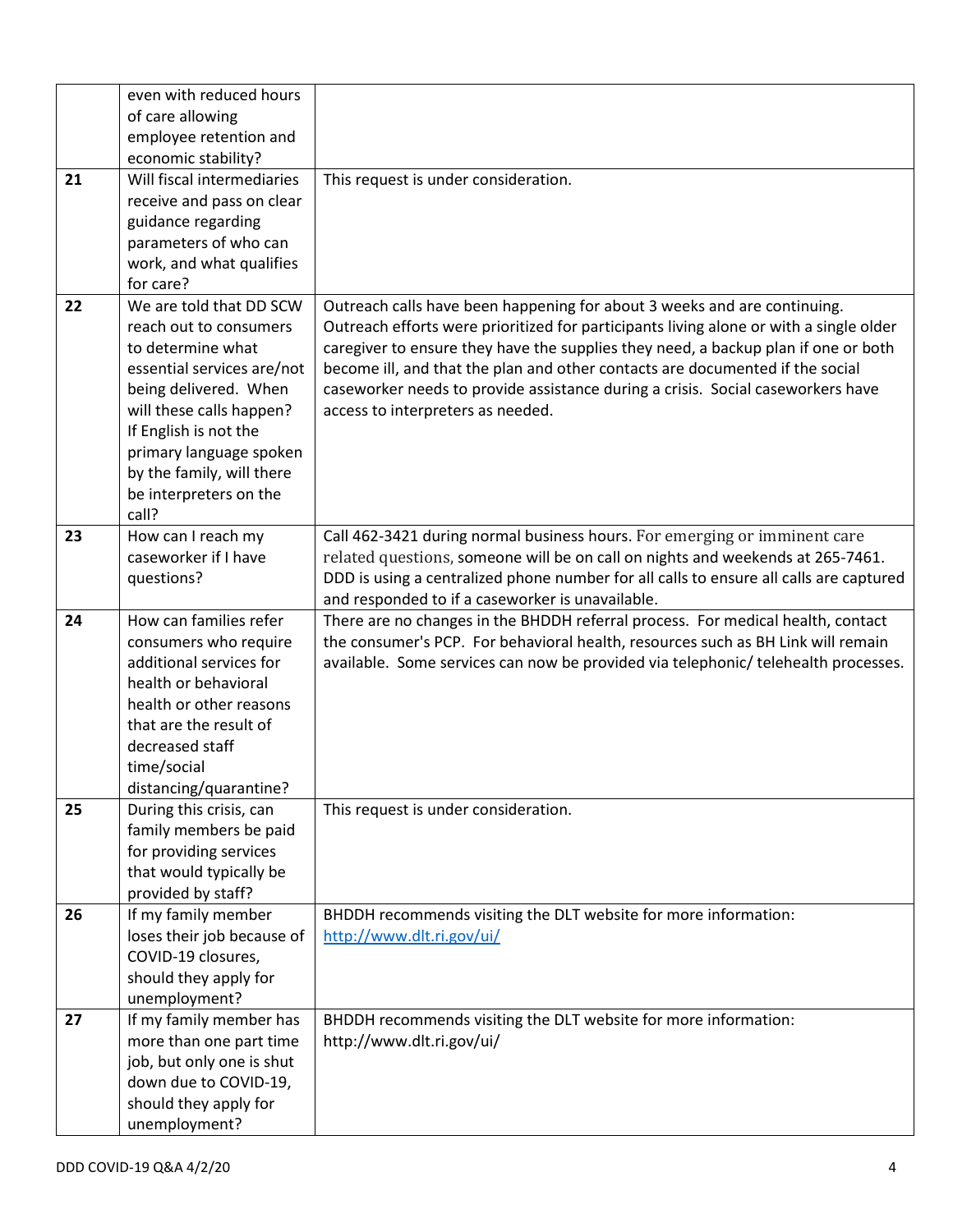| 28 | How will SSI/SSDI be                               | BHDDH does not administer SS benefits, please consult with SSA.                      |
|----|----------------------------------------------------|--------------------------------------------------------------------------------------|
|    | affected if someone                                |                                                                                      |
|    | does/does not collect                              |                                                                                      |
|    | unemployment?                                      |                                                                                      |
| 29 | Should an individual work                          | BHDDH recommends visiting the DLT website for more information:                      |
|    | if their employer gives                            | http://www.dlt.ri.gov/ui/                                                            |
|    | them the opportunity to                            |                                                                                      |
|    | "keep their foot in the                            |                                                                                      |
|    | door"?                                             |                                                                                      |
| 30 | What precautions should                            | Follow the CDC and RI Department of Health guidelines.                               |
|    | individuals take if they                           |                                                                                      |
|    | choose to work?                                    |                                                                                      |
| 31 | With a limited workforce                           | Families can transport or uber/taxi can be used. Alternative transportation is being |
|    | and families forced to                             | paid for through an FI. RIPTA and Ride are continuing to operate, and MTM is still   |
|    | stay home, what are the                            | available for medical trips.                                                         |
|    | options for                                        |                                                                                      |
|    | transportation?                                    |                                                                                      |
| 32 | When it becomes safe to                            | BHDDH will continue to promote employment for the people we serve. Advocacy          |
|    | return to work, will state                         | groups such as APSE and the Employment First Task Force and other advocates,         |
|    | leaders speak to the                               | especially self-advocates, are encouraged to continue to educate all State leaders,  |
|    | community about the                                | employers, and the general public about the benefits of a diverse workforce, and     |
|    | benefits of returning to a                         | the opportunities presented by this untapped workforce.                              |
|    | diverse workforce to                               |                                                                                      |
|    | promote the "rehiring" of                          |                                                                                      |
|    | a largely untapped                                 |                                                                                      |
|    | workforce?                                         |                                                                                      |
| 33 | Will there be increased                            | This request is under consideration.                                                 |
|    | rates for home health<br>and direct service worker |                                                                                      |
|    | (DSP) agencies to provide                          |                                                                                      |
|    | HCBS during the health                             |                                                                                      |
|    | care crisis?                                       |                                                                                      |
| 34 | Will agencies provide                              | BHDDH recommends visiting the DLT website for more information:                      |
|    | paid sick leave, paid                              | http://www.dlt.ri.gov/ui/                                                            |
|    | family leave, and paid                             |                                                                                      |
|    | medical leave to DSPs?                             |                                                                                      |
| 35 | If I self-direct, can I                            | No, funding cannot be used for paid leave. If a staff person is unable to work due   |
|    | provide paid sick leave,                           | to illness or is laid off, the staff can collect TDI or unemployment.                |
|    | paid family leave, and                             |                                                                                      |
|    | paid medical leave?                                |                                                                                      |
| 36 | How will the state                                 | BHDDH has requested personal protective equipment as part of the State's             |
|    | provide emergency                                  | coordinated response.                                                                |
|    | supplies and equipment                             |                                                                                      |
|    | necessary to enhance                               |                                                                                      |
|    | access to services and to                          |                                                                                      |
|    | protect the health and                             |                                                                                      |
|    | well-being of DSPs during                          |                                                                                      |
|    | the COVID-19 crisis?                               |                                                                                      |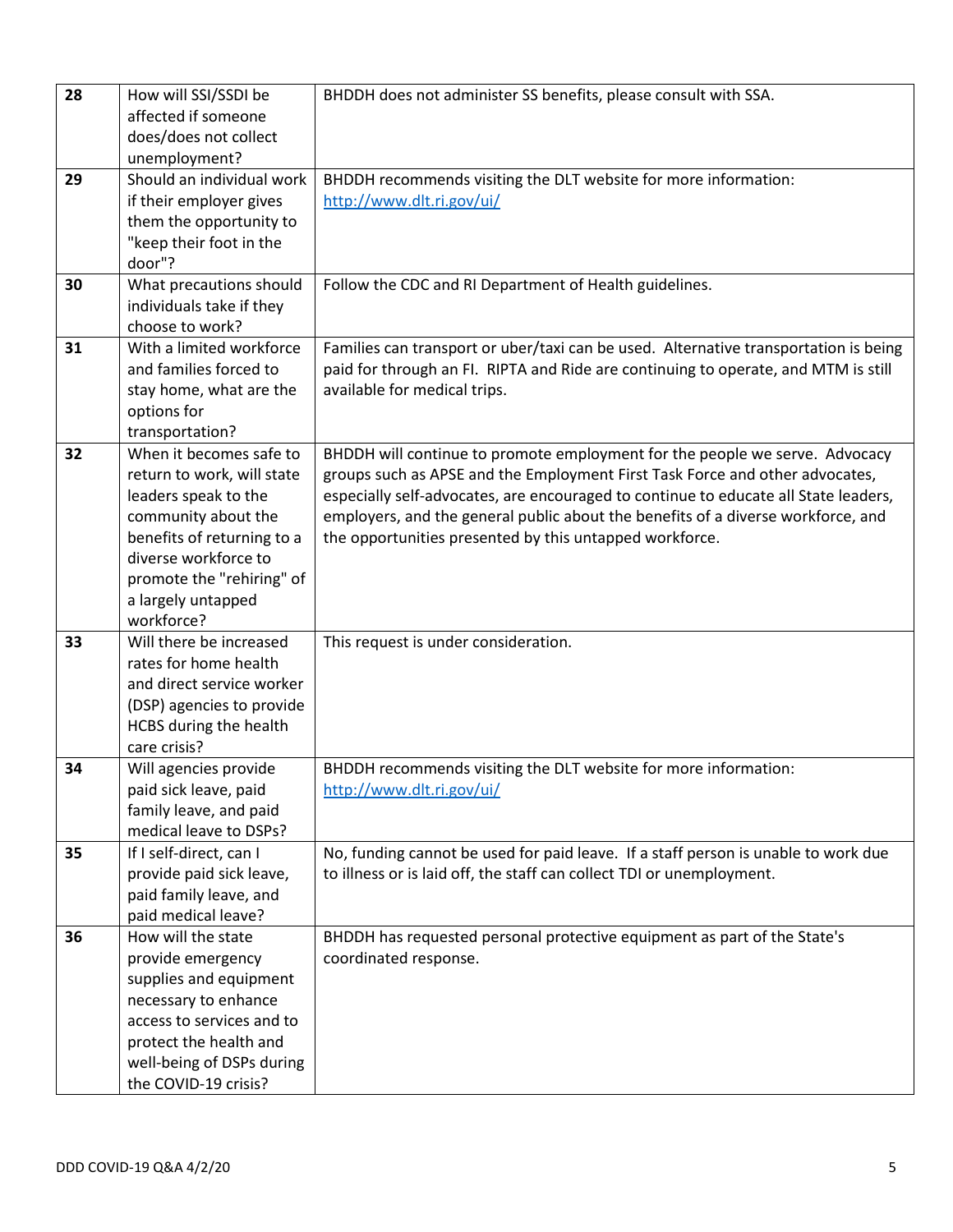| 37 | Will staff (DSPs) receive                      | It is each agency's responsibility to ensure their staff have the needed information                                                                   |
|----|------------------------------------------------|--------------------------------------------------------------------------------------------------------------------------------------------------------|
|    | training specific to                           | and training. RI Dept of Health has put out guidelines for home care at:                                                                               |
|    | COVID-19 emergency?                            | https://www.cdc.gov/coronavirus/2019-ncov/downloads/guidance-home-care.pdf                                                                             |
|    |                                                | and the CDC page has a lot of information as well.                                                                                                     |
|    |                                                | https://www.cdc.gov/coronavirus/2019-ncov/faq.html                                                                                                     |
| 38 | How will the state pay for                     | The public health emergency has not changed the funding mechanisms for assistive                                                                       |
|    | assistive technology or                        | technology. If someone requires assistive technology or other goods and services,                                                                      |
|    | other costs incurred                           | they will be able to access it through general Medicaid or through waiver-funded                                                                       |
|    | during the crisis in order<br>to facilitate    | services as usual.                                                                                                                                     |
|    | implementation of an                           |                                                                                                                                                        |
|    | individual's person-                           |                                                                                                                                                        |
|    | centered service plan?                         |                                                                                                                                                        |
| 39 | If my family member                            | BHDDH will provide this concern and recommendation with EMA.                                                                                           |
|    | needs to be hospitalized,                      |                                                                                                                                                        |
|    | will hospital staff receive                    |                                                                                                                                                        |
|    | instruction re: how to                         |                                                                                                                                                        |
|    | treat people with I/DD?                        |                                                                                                                                                        |
| 40 | What can I do to prepare                       | Bring a concise face sheet that includes: Basic information such as name and date                                                                      |
|    | my family member for                           | of birth, immediate contacts, medical and behavioral health needs, diagnoses, how                                                                      |
|    | any hospitalization?                           | the individual communicates, what medications they are taking, dietary restrictions                                                                    |
|    | What can or should I                           | and eating guidelines. Please consult with the clients' PCP, or other medical                                                                          |
|    | bring to the hospital?                         | provider, for further information.                                                                                                                     |
| 41 | If my family member has                        | For medical emergencies, call 911 and tell the operator if it is a COVID-19 related                                                                    |
|    | an emergency, where<br>should I go? Who should | emergency. For behavioral health emergencies, call BH Link (see above).                                                                                |
|    | I call?                                        |                                                                                                                                                        |
| 42 | What are retainer                              | Retainer payments were approved to respond to the immediacy of provider cash                                                                           |
|    | payments intended to                           | flow and resources to support agencies impacted by COVID. Please refer to the                                                                          |
|    | fund?                                          | provider MOU on retainer payments for additional details.                                                                                              |
|    |                                                |                                                                                                                                                        |
| 43 | How were the retainer                          | BHDDH recognizes that due to program closure and social distancing guidelines, a                                                                       |
|    | payments calculated?                           | number of DD services will have a significant reduction in utilization. Looking at                                                                     |
|    |                                                | each service type and with considerations of agency and self-directed consumers,                                                                       |
|    |                                                | we made some estimates for what we anticipate will continue for billable/delivered                                                                     |
|    |                                                | services. These assumptions were then applied to past claims experience by                                                                             |
|    |                                                | provider, which resulted in retainer payments by provider for those delivered                                                                          |
|    |                                                | services.                                                                                                                                              |
| 44 | Where did the \$15.4M                          | BHDDH reviewed past claims for specific services known to be fully impacted by                                                                         |
|    | come from to<br>support/fund these             | COVID (day program/transportation) and for specific services assumed to be<br>partially impacted by COVID (employment/community supports). Using these |
|    | payments?                                      | assumptions and applying these against past claims, the total available amount was                                                                     |
|    |                                                | used to calculate these retainer payments at the provider level.                                                                                       |
| 45 | If I received a retainer                       | Yes. We know and encourage services to continue. Our individuals and their                                                                             |
|    | payment, can I still bill?                     | families depend on your support and services through this crisis. Part of the goal of                                                                  |
|    |                                                | these payments is for agencies to continue to retain their workforce in the absence                                                                    |
|    |                                                | or reduction of billing. This retainer will hopefully support agencies in deploying                                                                    |
|    |                                                | staff as needed to residential and other essential services.                                                                                           |